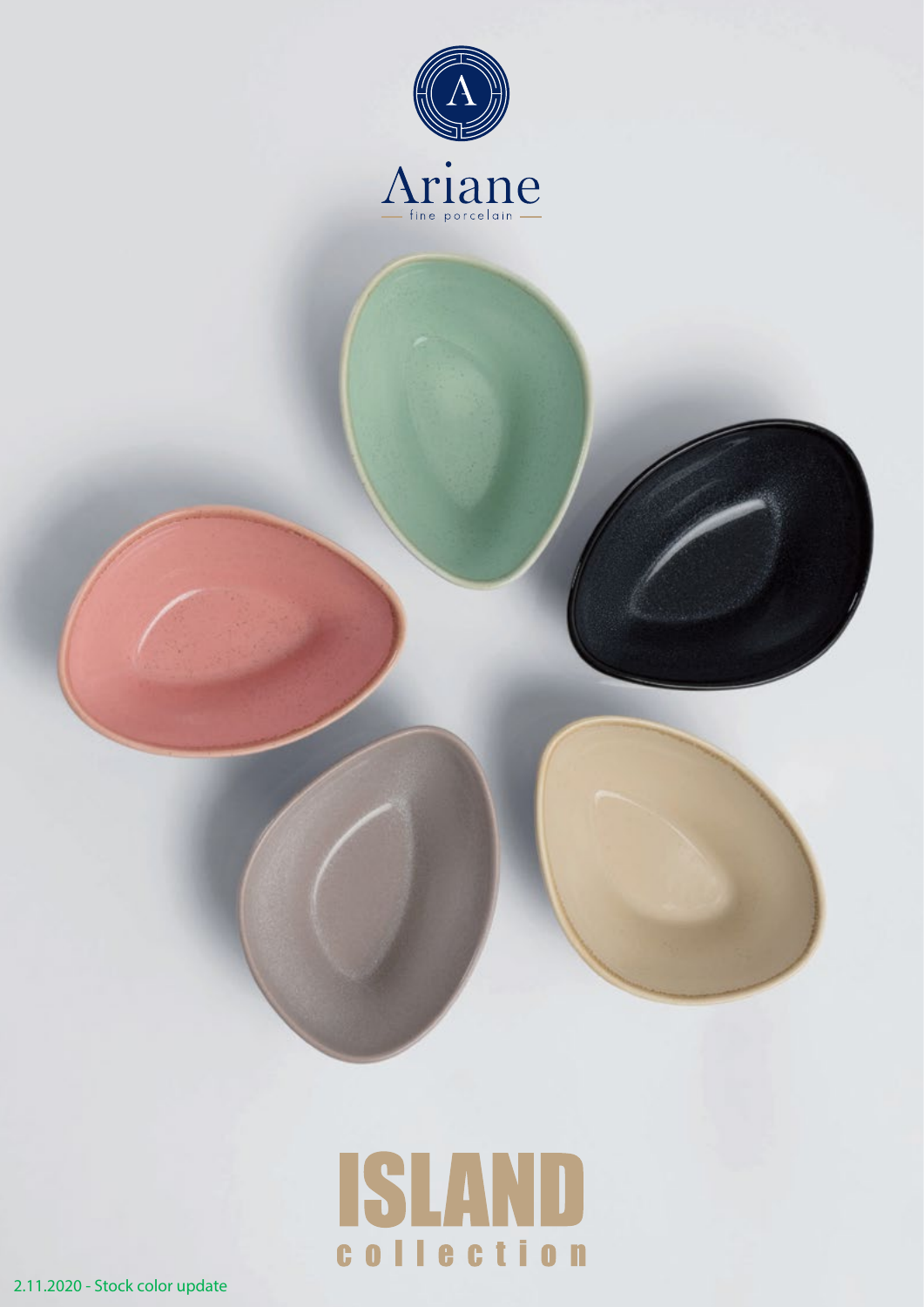



**TRIANGL BOWL TRIANGL BOWL**

## **TRIANGLE PLATE TRIANGLE PLATE TRIANGLE PLATE** 29 cm AISARN000011029

NOTE: FOLLOWING ITEMS MARKED IN GREEN ARE AVAILABLE IN STOCK. THE REST MARKED IN BLACK WILL BE AVAILABLE IN STOCK UNDER 10 WEEKS.









**TRIANGLE PLATE TRIANGLE PLATE** 21 cm

> **MINIATUR DEEP BOWL** 8 cm 3 cl AISARN000022008

37 cm AISARN000011037 33 cm AISARN000011033



AISARN000011021

15 cm AISARN000011015



14 cm 28 c AISARN000022014 12 cm 16 cl AISARN000022012 13 cm AISARN000022013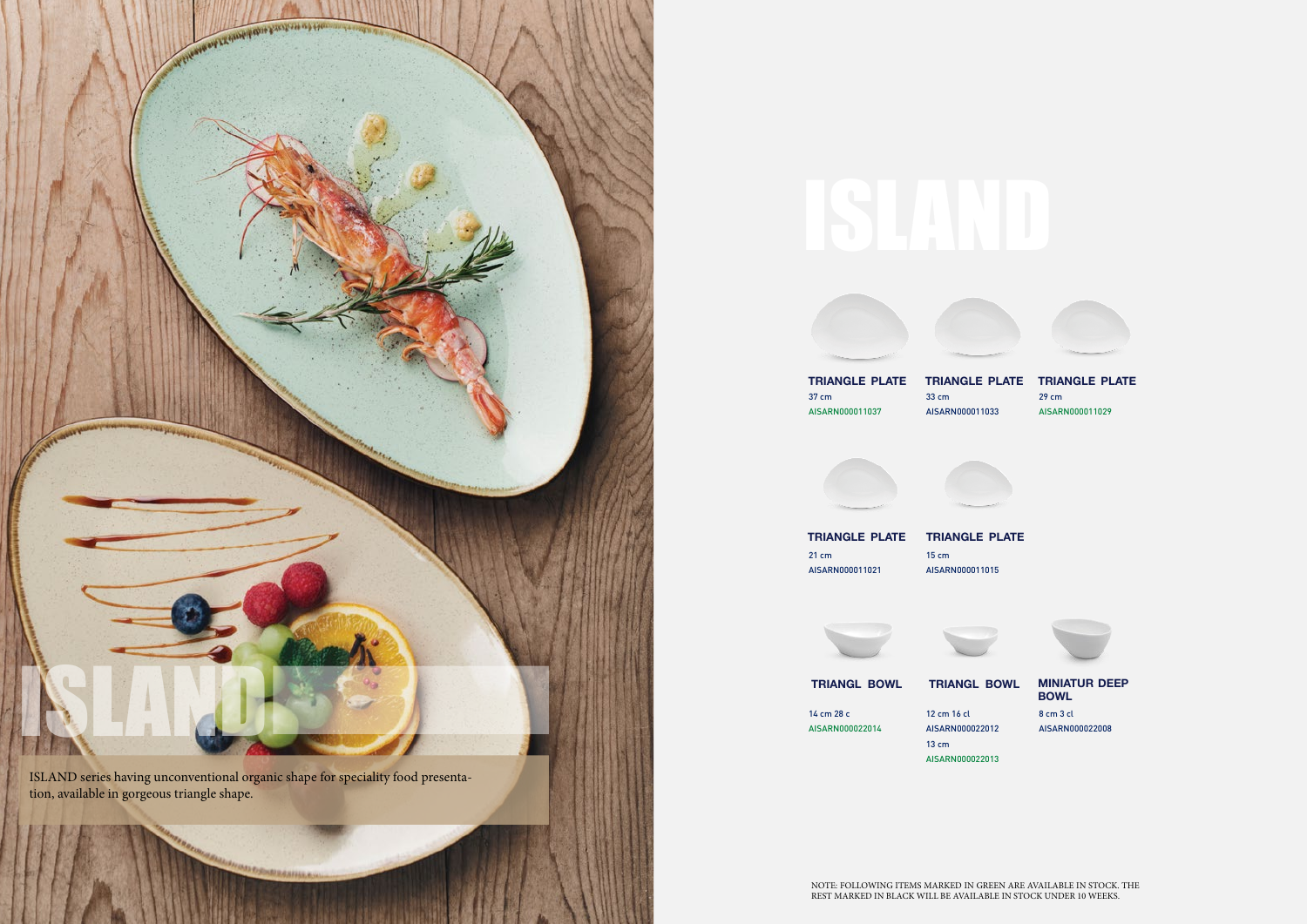| Old rose | Lemon chiffon |
|----------|---------------|
| sprinkle | sprinkle      |
|          |               |

**MINIATURE OVAL PLATE** 15 cm AISARN515015015

Pettle green sprinkle

Spear mint sprinkle



**MINIATURE DEEP BOWL**

### **MINIATURE DEEP BOWL**

**TRIANGLE BOWL**

**MINIATURE OVAL PLATE**



| Beige granite                                      | Grey granite                             | <b>Black granite</b>                     |
|----------------------------------------------------|------------------------------------------|------------------------------------------|
| <b>TRIANGLE</b><br><b>PLATE</b><br>$15 \text{ cm}$ | <b>TRIANGLE</b><br><b>PLATE</b><br>15 cm | <b>TRIANGLE</b><br><b>PLATE</b><br>15 cm |
| AISARN517011015                                    | AISARN519011015                          | AISARN518011015                          |
| $21 \text{ cm}$                                    | $21 \text{ cm}$                          | $21 \text{ cm}$                          |
| AISARN517011021                                    | AISARN519011021                          | AISARN518011021                          |
| $29 \text{ cm}$                                    | $29 \text{ cm}$                          | $29 \text{ cm}$                          |
| AISARN517011029                                    | AISARN519011029                          | AISARN518011029                          |
| 33 cm                                              | $33 \text{ cm}$                          | 33 cm                                    |
| AISARN517011033                                    | AISARN519011033                          | AISARN518011033                          |
| 37 cm                                              | 37 cm                                    | 37 cm                                    |
| AISARN517011037                                    | AISARN519011037                          | AISARN518011037                          |
| <b>TRIANGLE</b><br><b>BOWL</b>                     | <b>TRIANGLE</b><br><b>BOWL</b>           | <b>TRIANGLE</b><br><b>BOWL</b>           |
| 12 cm 16 cl                                        | 12 cm 16 cl                              | 12 cm 16 cl                              |
| AISARN517022012                                    | AISARN519022012                          | AISARN518022012                          |
| 14 cm 28 cl                                        | 14 cm 28 cl                              | 14 cm 28 cl                              |
| AISARN517022014                                    | AISARN519022014                          | AISARN518022014                          |
| <b>MINIATURE</b><br><b>DEEP BOWL</b>               | <b>MINIATURE</b><br><b>DEEP BOWL</b>     | <b>MINIATURE</b><br><b>DEEP BOWL</b>     |
| 8 cm 3 cl                                          | 8 cm 3 cl                                | 8 cm 3 cl                                |
| AISARN517022008                                    | AISARN519022008                          | AISARN518022008                          |



| <b>TRIANGLE</b>   | <b>TRIANGLE</b>   |
|-------------------|-------------------|
| <b>PLATE</b>      | <b>PLATE</b>      |
| $15 \text{ cm}$   | $15 \text{ cm}$   |
| AISARN513011015   | AISARN514011015   |
| $21 \text{ cm}$   | $21 \text{ cm}$   |
| AISARN513011021   | AISARN514011021   |
| $29 \text{ cm}$   | $29 \text{ cm}$   |
| AISARN513011029   | AISARN514011029   |
| $33 \text{ cm}$   | $33 \text{ cm}$   |
| AISARN513011033   | AISARN514011033   |
| $37 \text{ cm}$   | $37 \text{ cm}$   |
| AISARN513011037   | AISARN514011037   |
|                   |                   |
| <b>MINIATURE</b>  | <b>MINIATURE</b>  |
| <b>OVAL PLATE</b> | <b>OVAL PLATE</b> |
| $15 \text{ cm}$   | $15 \text{ cm}$   |

**TRIANGLE PLATE** 15 cm AISARN515011015 21 cm AISARN515011021 29 cm AISARN515011029 33 cm AISARN515011033 37 cm AISARN515011037

| <b>MINIATURE</b>                                                |
|-----------------------------------------------------------------|
| AISARN514022012                                                 |
| <b>TRIANGLE</b><br><b>BOWL</b><br>$12 \text{ cm} 16 \text{ cl}$ |
|                                                                 |

**TRIANGLE PLATE** 15 cm AISARN516011015 21 cm AISARN516011021 29 cm AISARN516011029 33 cm AISARN516011033 37 cm AISARN516011037

**TRIANGLE BOWL** 12 cm 16 cl AISARN515022012

AISARN513015015

AISARN514015015

15 cm AISARN516015015

12 cm 16 cl AISARN516022012

8 cm 3 cl AISARN513022008 8 cm 3 cl AISARN514022008

8 cm 3 cl AISARN515022008 8 cm 3 cl AISARN516022008